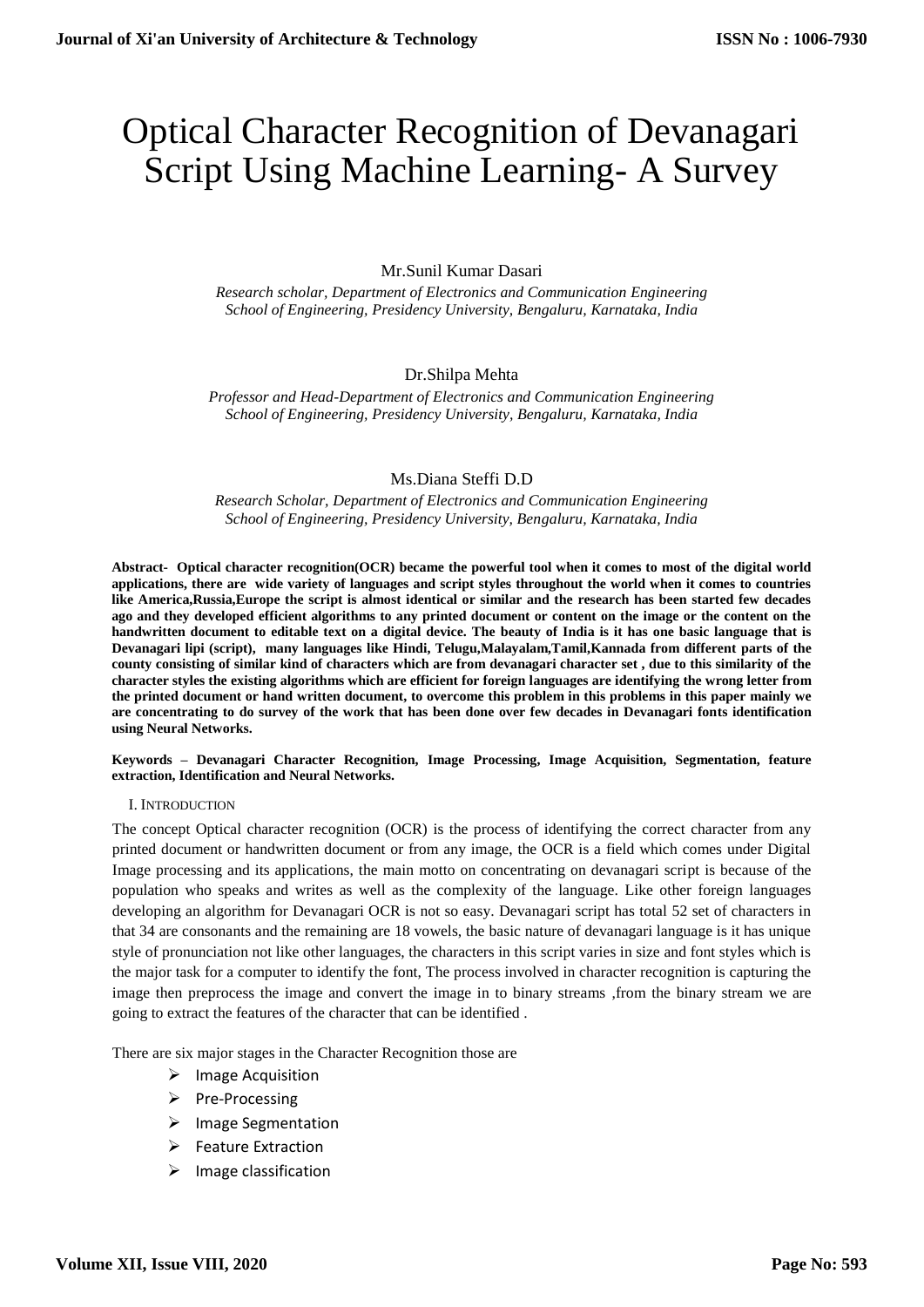# $\triangleright$  Post processing

identify the character.



## II. CONVENTIONAL PROCESS OF OCR

The character recognition of any language has the following steps which are shown the block diagram i.e capturing,pre-processing,segmenatation,feature extraction ,classification and post processing.



Fig.1: Block Diagram of OCR Steps.

The flow of character recognition is as follows:-

- 1) Image Acquisition:- Take a picture using digital camera of the document or scan the document and save it in a computer with proper image extention.
- 2) Pre-processing:- In this process the image undergoes the following operations as shown in the block diagram,the input to the Pre-Processing stage is the stored image in the computer.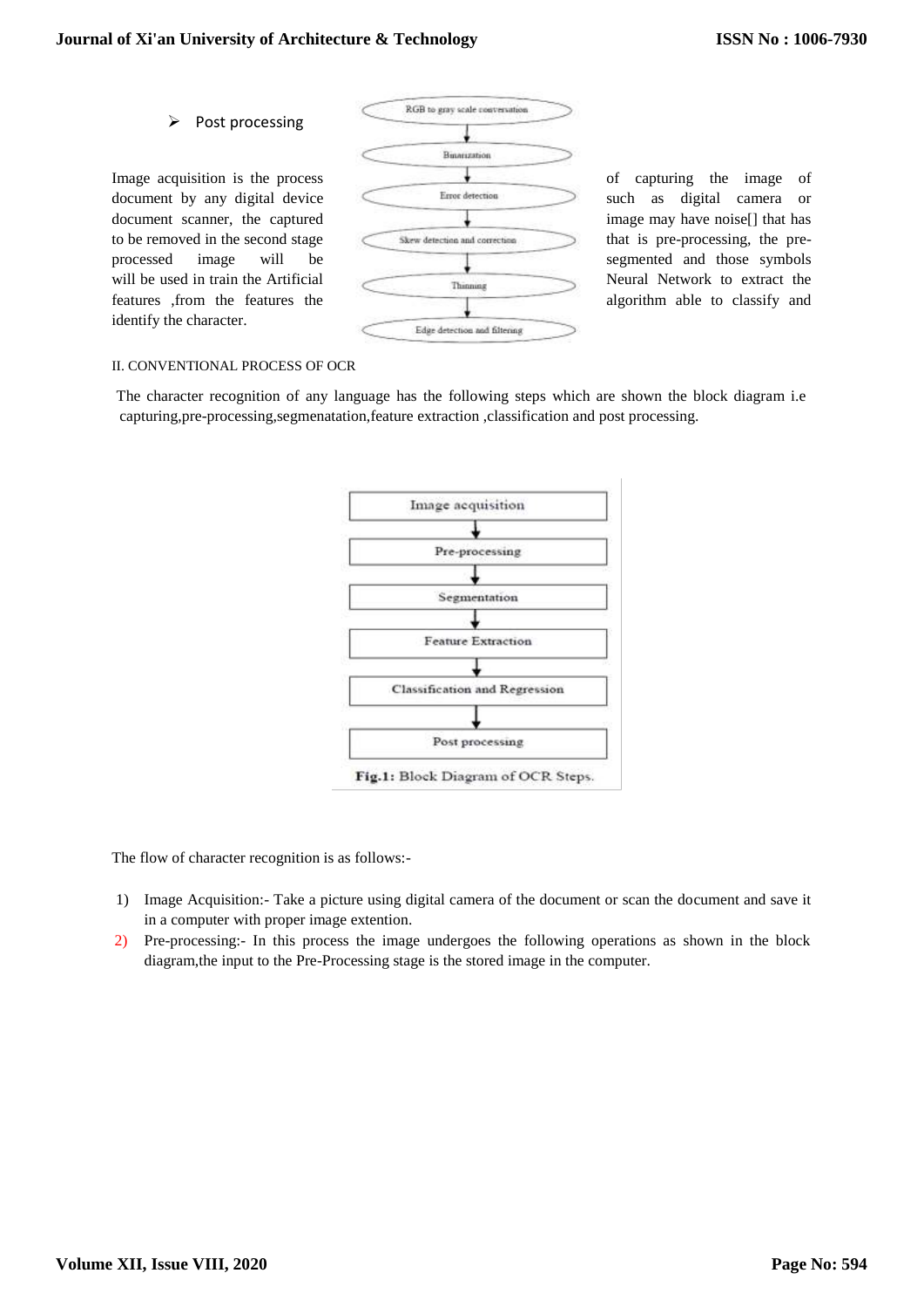## Fig.2 Pre-processing Block Diagram

In this stage the stored image should be converted to a gray scale image if it is color image, because our interest is only on the pattern of the character but not the color, and the gray scale image is best suitable to process further in terms of memory requirement and levels of information it consists of. After conversion the signal has to be converted to Binary image which will have only two intensity levels 1 and 0.The Characters in Devanagari lipi has different sizes once it is converted to binary image that has to be brought in to uniform matrix like 16x16 or 128x128 using Image Normalization techniques. Once the image segments brought in to a uniform matrix the redundant bits has to be removed to reduce the unwanted content in the image so that the image smoothness can be improved as well as the chances of increasing in the options to identify correct font.

3) Image Segmentation: - Image segmenation is nothing but dividing the whole image into small sub-images based on the uniqueness in the content,this is the pulse of the whole OCR to improve hit rate of the algorithm.the flow of segmentation in Devanagari lipi OCR is as follows



- 4) Feature extraction:- Feature extraction is the main part of the Character identification process, this is the process where each character will be represented as a feature vector ,the unique feature of this step,the focus of this stage is to extract a set of features of the segmented image to improve character recognition rate, these features are extracted from global content which was available after segmentation stage therefore the burden on the next stage will be reduced as the input data will be filtered and fed.in thi stage statistical (zoning, projection) ,structural and global transformations( Discrete Cosine Transform) and moment features will be extracted.
- 5) Image Classification: Once the features are extracted in feature vectors the will be given to image classifiers such as K-nearest Neighbourhood (K-NN),Bayes Clasifier ,neural networks,Hidden Markov Model (HMM) and so on,these clasiffiers are the decision makers of the algorithms.

The best conventional way of classifying the feature vector by different classifiers based on the quality of feature vector derived from the raw input in feature extraction stages are by matching the features of the output with the database which is already stored in memory so that if any the output matches with any vector in database the decision will be taken as template matching, in another way of classification based on the magnitude of the feature vector in multi-dimensional vector space to estimate statistical classifications, on the other hand it is also easy to identify or classify the feature vector by the patterns of the standard scripts, font styles, font size,etc.., gives a chance for decision maker based on syntax of that particular script either by scanning the letters or words or sentences.

6) Post-Processing: In this stage based on the decision from classification stage the recognized fonts will be printed in editable form on digital screen.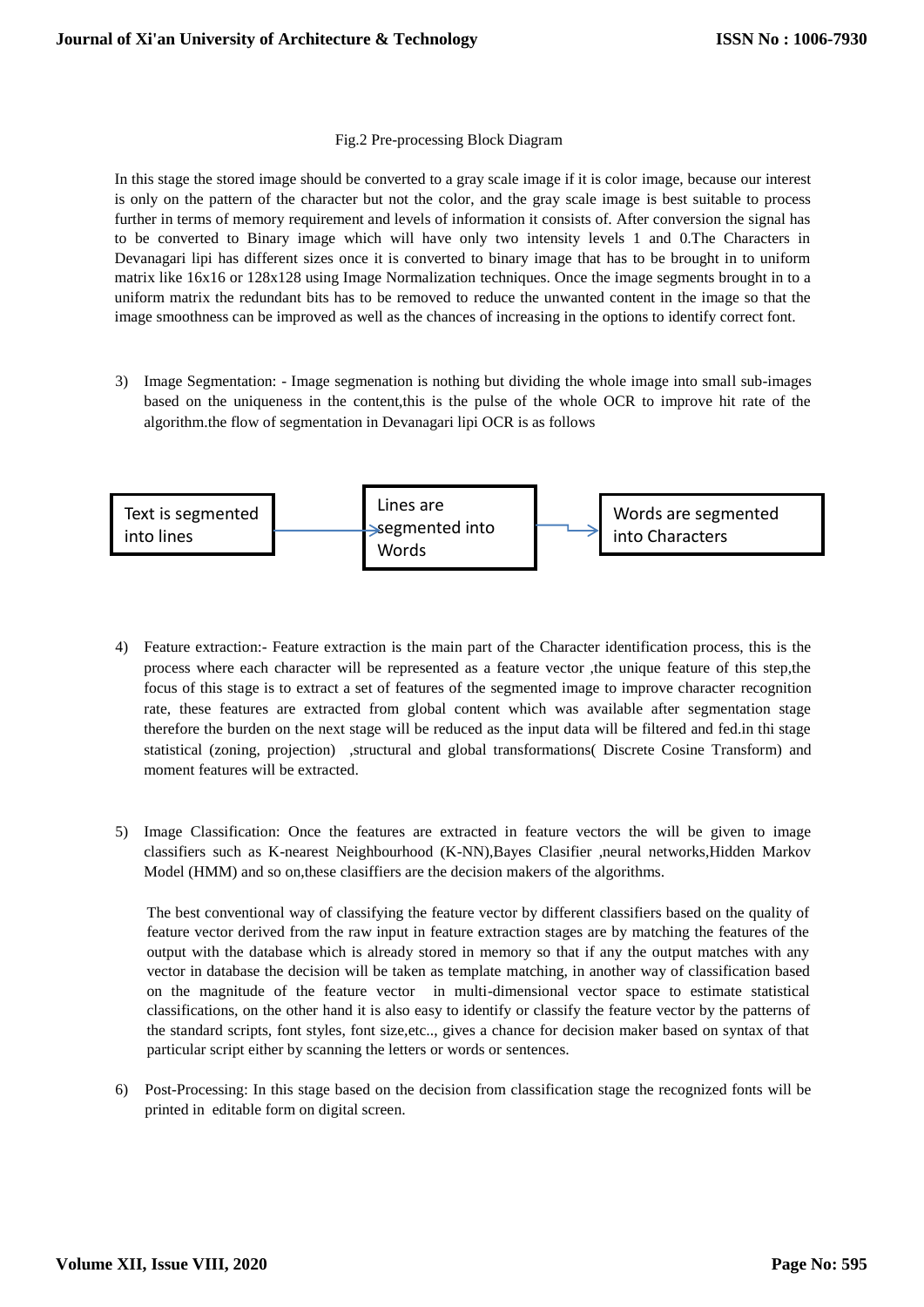#### III. INTRODUCTION TO DEVANAGARI (LIPI) SCRIPT

Devanagari evolved from the Brahmi script. The word Devanagari has been mystery to scholars, there is a hypothesis that it might be combination of two Sanskrit words 'Deva' (God, king or Brahmans) and 'Nagari'(city).Literally it combines to form 'City of Gods', 'Script of Gods'.

Devanagari, a development of Brahmi system of phonetics, is the only script which has specific signs (grapheme) for the phonetically arranged sounds of the human speech (phonemes), and it is flexible enough to write foreign sounds by attaching marks to the nearer grapheme. The Roman, Greek, Hebrew, and Arabic alphabets have certain traditional names for indicating sound pictures but there is no guarantee that one sign will have only one phonetic value.

The Devanagari script is an important and widely used script of India. It is mainly used to write Hindi, Marathi, Nepali and Sanskrit languages. It also serves as an auxiliary script for other languages such as Punjabi, Sindhi and Kashmiri.

The basic characters of Devanagari script consist of 36 consonants (Vyanjan) and 13 Vowels (Swar). Devanagari script has specific composition rules for joining consonants, vowels and modifiers [6].

**Table 1: Vowels and Corresponding Modifiers**.

| o, | आ | ड | ۰ | उ | ÷. | $\sim$ | $\ddot{}$<br>π | - 1 |  |
|----|---|---|---|---|----|--------|----------------|-----|--|
|    |   |   | ٠ | œ | e. |        |                |     |  |

|   |  |  | क स्र   ग घ ड   च छ   ज झ   ज ट |       |  |
|---|--|--|---------------------------------|-------|--|
|   |  |  |                                 |       |  |
| ब |  |  | $ \pi \pi \pi \tau \pi \pi$ । अ | प स ह |  |

**Table 2: Consonants**

#### **Table 3: Half Form of Consonants with Vertical Bar.**

**Table 4: Examples of Combination of Half-Consonant and Consonant.**

|  | क क क्क   क ल रूप   व प्र प्र प्र प्र प्र प्र प्र त र प   प त प्र प्र ल   प ल प्ल |  |  |
|--|-----------------------------------------------------------------------------------|--|--|
|  | व व व्य  भ न भ्न   न ल म्ल   ल ल ल्ल   ज न श्न   ज व श्व   ज ल श्ल   स न स्न      |  |  |

## **Table 5: Examples of Special Combination of Half- Consonant and Consonant.**

|  | किषक्ष जिजज्ञ टिट ट्ट टिठट्ट तिरत्र दिद ह                |  |  |
|--|----------------------------------------------------------|--|--|
|  | द ध द्व   द व द्व   द व रद्व   श र श्र   द भ इ   द य द्य |  |  |

#### **Table 6: Special Symbols**

|--|--|--|--|--|--|--|--|--|--|--|--|--|

#### IV. ARTIFICIAL NEURAL NETWORKS

Artificial neural networks are one of the main tools used in machine learning. As the "neural" part of their name suggests, they are brain-inspired systems which are intended to replicate the way that we humans learn. Neural networks consist of input and output layers, as well as (in most cases) a hidden layer consisting of units that transform the input into something that the output layer can use. They are excellent tools for finding patterns which are far too complex or numerous for a human programmer to extract and teach the machine to recognize. While neural networks (also called "perceptions") [have been around since the 1940s,](https://www.digitaltrends.com/cool-tech/history-of-ai-milestones/) it is only in the last several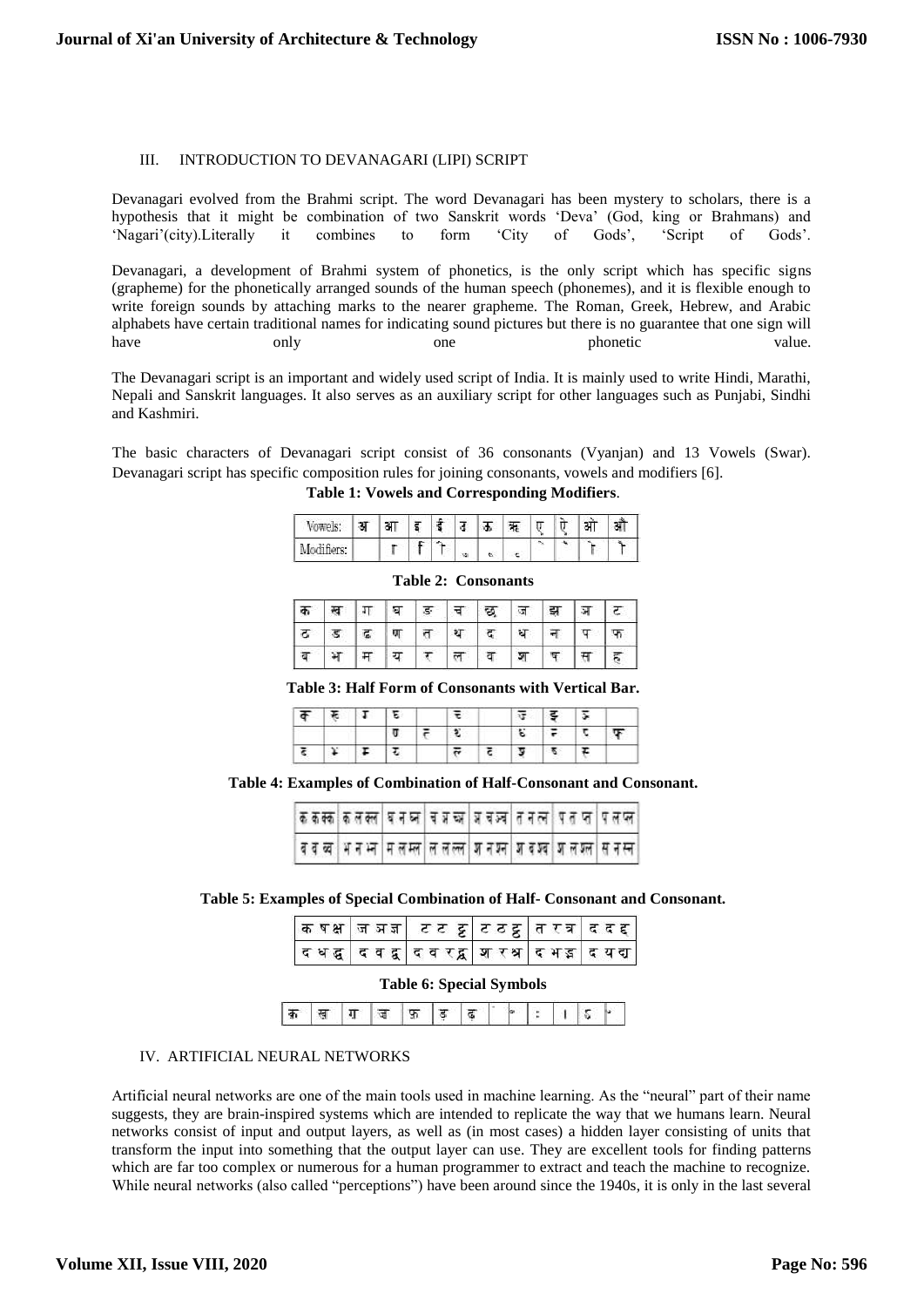decades where they have become a major part of artificial intelligence. This is due to the arrival of a technique called "back propagation," which allows networks to adjust their hidden layers of neurons in situations where the outcome doesn't match what the creator is hoping for — like a network designed to recognize dogs, which misidentifies a cat, for example. Another important advance has been the arrival of deep learning neural networks, in which different layers of a multilayer network extract different features until it can recognize what it is looking for.

## **General structure of Neural Network**



#### Fig3: Structure of Neural Network

The most common model used in neural network modeling is the multilayer Perceptron (MLP). A multilayer perceptron[11] (MLP) is a [deep, artificial neural network.](https://wiki.pathmind.com/neural-network) It is composed of more than one perceptron. They are composed of an input layer to receive the signal, an output layer that makes a decision or prediction about the input, and in between those two, an arbitrary number of hidden layers that are the true computational engine of the MLP. MLPs with one hidden layer are capable of approximating any continuous function. The block diagram represents the technical flow of multilayer perceptron [12]



Fig 3:-Block diagram multiplayer Perceptron (MLP).

The Multi-layer perceptron takes the input from the input layer which experience a sequence of multiplication operations based on the predefined weights the quantities gets added and given as input for first hidden layer, here the inputs of first hidden layer undergo the same process based on the weights and processes by some gradient function always nonlinear ,once the processing completed the data will be fed to  $2<sup>nd</sup>$  hidden layer – where similar process will happen and given at the end to output layer where the final value occurs, therefore the process from input layer to output layer through Hidden layes based on the weights includes additions, multiplications[13].

#### V. RELATED WORK

In this paper we reviewed the performance of existing algorithms and the efficiency of the algorithms in different environments and the method of approaches to character recognition.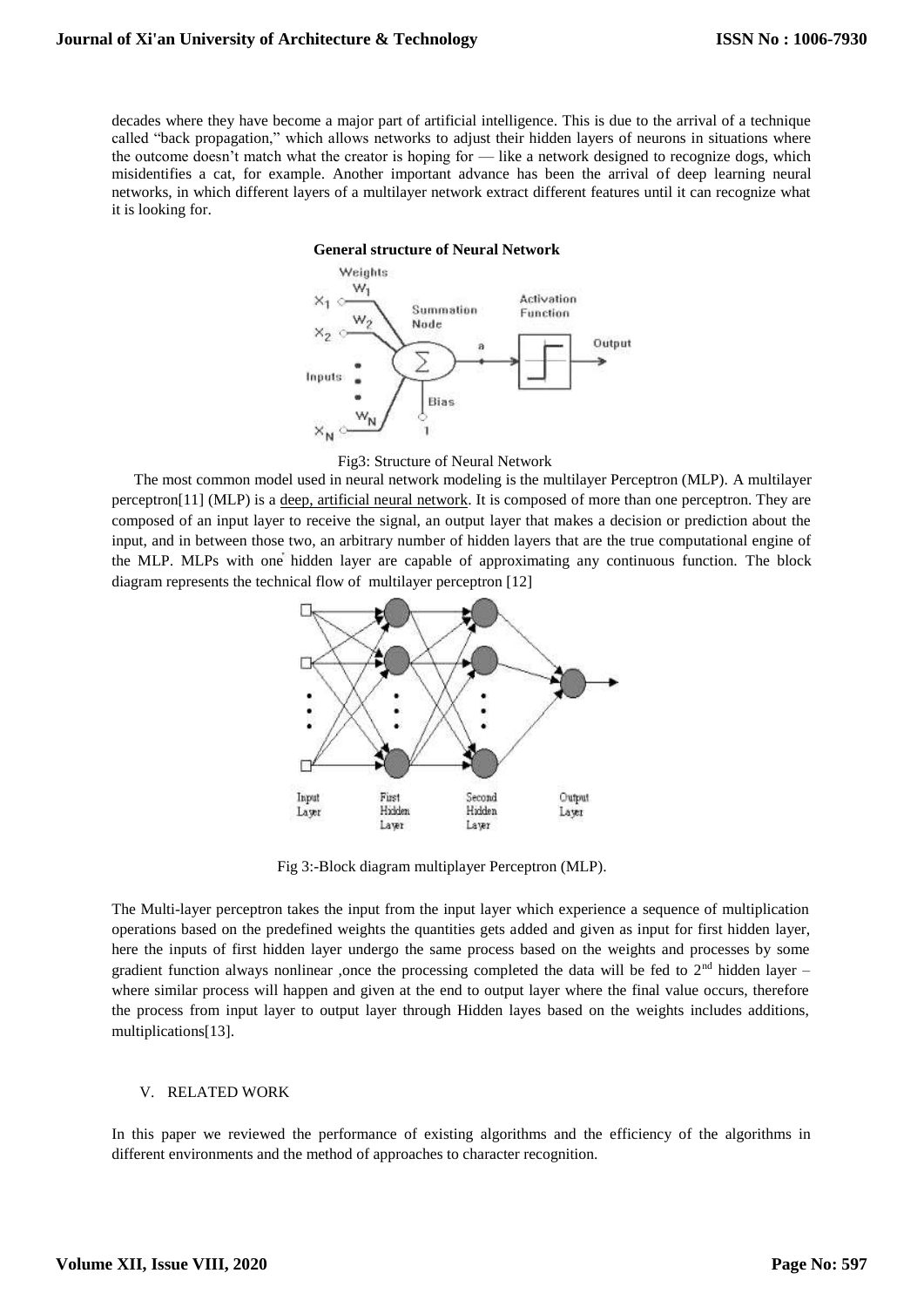Bansal, Veena & Sinha<sup>[1]</sup> designed an algorithm to recognize Hindi characters with an efficiency of 93%,they have used robust filters and two distance based classifiers to classify the segmented image in to known cases,and used two level partitioning scheme and search algorithm.

M. Avadesh and N. Goyal[2] proposed an image segmentation algorithm for calculating pixel intensities to identify letters in the image and they trained a 5-layer artificial neural network (ANN) on the data. The ANN contains 2500, 2000,1000 and 800 neurons in the first, second, third and fourth layer respectively. The ANN finally terminates with 602 neuron softmax layer and achived 93.32% accuracy.

Nayak, M. and Nayak, A.K[3] proposed a 4 layer neural network to identify odiya characters of 211 symbols and used binary feature extraction with a modified back propagation neural network to achive better accuracy than the exixting algorithms. S. D. Chame and A. Kumar[4] propsed a thresholding abd Blob analysys for segmentation to detect overlapped regions in the text regions using freeman chain code and SVM for classification and achived an accuracy of 93% for devanagari numerals.

Yadav D, Sánchez-Cuadrado S, Morato J [5] proposed three feature extraction techniques histogram of projection based on mean distance, histogram of projection based on pixel value, and vertical zero crossing, have been used to improve the rate of recognition and with a two level hidden layer back propagation neural network achieved an accuracy of 90% for printed hindi text on document.

Holambe, A. N., et al [6], proposed Euclidian Distance-Based K-NN Classification and used Gaussian filter and a Robert filter are applied to the character image to obtain a gradient image in feature extraction stage on the data handwritten characters from different peoples of different age group (i.e. 03 to 75), i.e. of 7000 people of different age groups and achieved an accuracy of 95% . the author [7], proposed Discrete cosine transform to obtain the data sets for classification and recognition and he also proposed a multilayer perceptron model neural network for classification.

Bhopi, Ms Smita Ashokrao, and Mr Manu Pratap Singh [8],in their work in the field of optical character recognition on devanagari script proposed and implemented four different neural network models using three different feature extraction techniques,the author tested with hybrid evolutionary algorithm with feed forward neural networks to improve the accuracy.

In [9], the author proposed removal of shirorekha in the preprocessing stage itself for the Hindi characters to reduce the noise levels and feature vectors generated by using K-means clustering and for classification the author proposed linear kernel based technique. The author in his work proposed Fuzzy technique [10], for the characters and numerals written in Hindi script as well as in devanagari script and developed an algorithm with an accuracy of 90.6 for Hindi scrip and 92.6 for devanagari script.

Neetu Bhatia [13] in his research work proposed numerous techniques for off line character recognition mainly focused on the complexities in recognizing the characters those are in images with more noise or distortion, he also observed that the conversion from gray color image to binary image and to feature vectors it's a complex process than that of printed text detection in online.

The researcher in [14] suggested that the features of the image extracted using gradient representation then used support vector machines(SVM) and feed forward artificial neural network for classification to take a decision on the output from feature vectors, the author also used the dataset of 8000 samples of Marathi script and normalized at 20x20 matrix size and achieved highest accuracy .

Hinduja, R. Dheebhika and T. P. Jacob[15] in their survey on identification of characters using deep neural network and compared the performance of the OCR algorithm in accuracy and the time to identify the character post processing, the authors experienced very good results when the numbers are trained separately and as well as characters separately before decision making, the authors used feed forward neural network for classification stage and they have worked on the images captured with digital camera for their study.

N. Sankaran and C. V. Jawahar[16] ,In their work the authors proposed a OCR algorithm for Devanagari script to improve accuracy and efficiency by using Recurrent Neural Network i.e Bidirectional LongShort Term Memory(BLSTM) by avoiding few complexities in segmentation stage to minimize the number of wrong identification of the character.

## VI. CONCLUSION

In this paper we listed the most popular techniques or algorithms that are already used in optical character recognition field under the branch of Image processing and pattern recognition, after the study we can